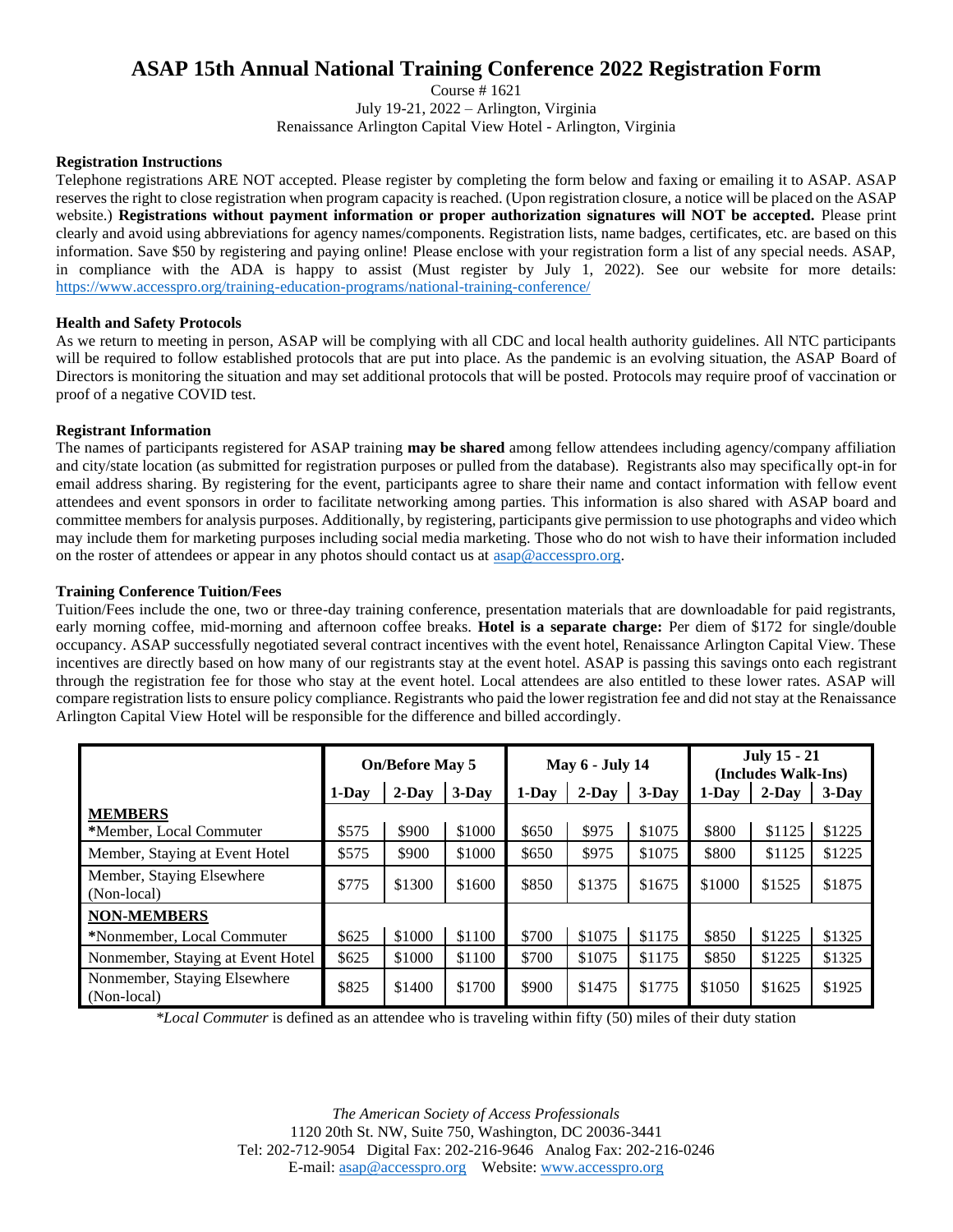### **ASAP 15th Annual National Training Conference 2022 Registration Form**

### **Registrant (All Fields Required**)

|                                | Nickname: $\frac{1}{\sqrt{1-\frac{1}{2}}\sqrt{1-\frac{1}{2}}\sqrt{1-\frac{1}{2}}\sqrt{1-\frac{1}{2}}\sqrt{1-\frac{1}{2}}\sqrt{1-\frac{1}{2}}\sqrt{1-\frac{1}{2}}\sqrt{1-\frac{1}{2}}\sqrt{1-\frac{1}{2}}\sqrt{1-\frac{1}{2}}\sqrt{1-\frac{1}{2}}\sqrt{1-\frac{1}{2}}\sqrt{1-\frac{1}{2}}\sqrt{1-\frac{1}{2}}\sqrt{1-\frac{1}{2}}\sqrt{1-\frac{1}{2}}\sqrt{1-\frac{1}{2}}\sqrt{1-\frac{1}{2}}\sqrt{1-\frac{$ |                                                                                                                           |  |  |  |  |
|--------------------------------|-------------------------------------------------------------------------------------------------------------------------------------------------------------------------------------------------------------------------------------------------------------------------------------------------------------------------------------------------------------------------------------------------------------|---------------------------------------------------------------------------------------------------------------------------|--|--|--|--|
|                                |                                                                                                                                                                                                                                                                                                                                                                                                             | Agency/Office:                                                                                                            |  |  |  |  |
|                                |                                                                                                                                                                                                                                                                                                                                                                                                             |                                                                                                                           |  |  |  |  |
| City:                          |                                                                                                                                                                                                                                                                                                                                                                                                             | State:                                                                                                                    |  |  |  |  |
| Zip:                           |                                                                                                                                                                                                                                                                                                                                                                                                             |                                                                                                                           |  |  |  |  |
|                                |                                                                                                                                                                                                                                                                                                                                                                                                             |                                                                                                                           |  |  |  |  |
|                                | Please list any special needs. ASAP, in compliance with the ADA, is happy to assist (Must register by July 1, 2022).                                                                                                                                                                                                                                                                                        |                                                                                                                           |  |  |  |  |
|                                |                                                                                                                                                                                                                                                                                                                                                                                                             |                                                                                                                           |  |  |  |  |
|                                |                                                                                                                                                                                                                                                                                                                                                                                                             |                                                                                                                           |  |  |  |  |
|                                |                                                                                                                                                                                                                                                                                                                                                                                                             |                                                                                                                           |  |  |  |  |
| Yes<br>No                      | I agree to abide by the established health and safety protocols above.                                                                                                                                                                                                                                                                                                                                      |                                                                                                                           |  |  |  |  |
| No<br>Yes                      |                                                                                                                                                                                                                                                                                                                                                                                                             |                                                                                                                           |  |  |  |  |
| N <sub>0</sub><br>Yes          | Are you staying at the training event hotel?                                                                                                                                                                                                                                                                                                                                                                |                                                                                                                           |  |  |  |  |
| Yes<br>No                      | Are you a local commuter? (Within 50 miles of your office)                                                                                                                                                                                                                                                                                                                                                  |                                                                                                                           |  |  |  |  |
| N <sub>o</sub><br>Yes          | Publish my E-mail in e-mail column of the Attendee roster (for registrations received by July 5).                                                                                                                                                                                                                                                                                                           |                                                                                                                           |  |  |  |  |
| $\mathbf{X}^T$<br>$\mathbf{N}$ |                                                                                                                                                                                                                                                                                                                                                                                                             | $\Lambda$ as seen in $\Lambda$ CAD $\Lambda$ and $\Lambda$ CACAD is a semi-fit and extended as well as a state. Evaluated |  |  |  |  |

| Yes |  | N <sub>0</sub> | Are you an ASAP Member? (ASAP is a nonprofit, professional member society. Federal, state,                                  |
|-----|--|----------------|-----------------------------------------------------------------------------------------------------------------------------|
|     |  |                | or local government employment does not automatically entitle one to ASAP membership or<br>member discounted program fees.) |
|     |  |                |                                                                                                                             |

Yes **No** Will you be applying for Virginia CLE? If yes, please include an additional \$25 in the total **amount.**